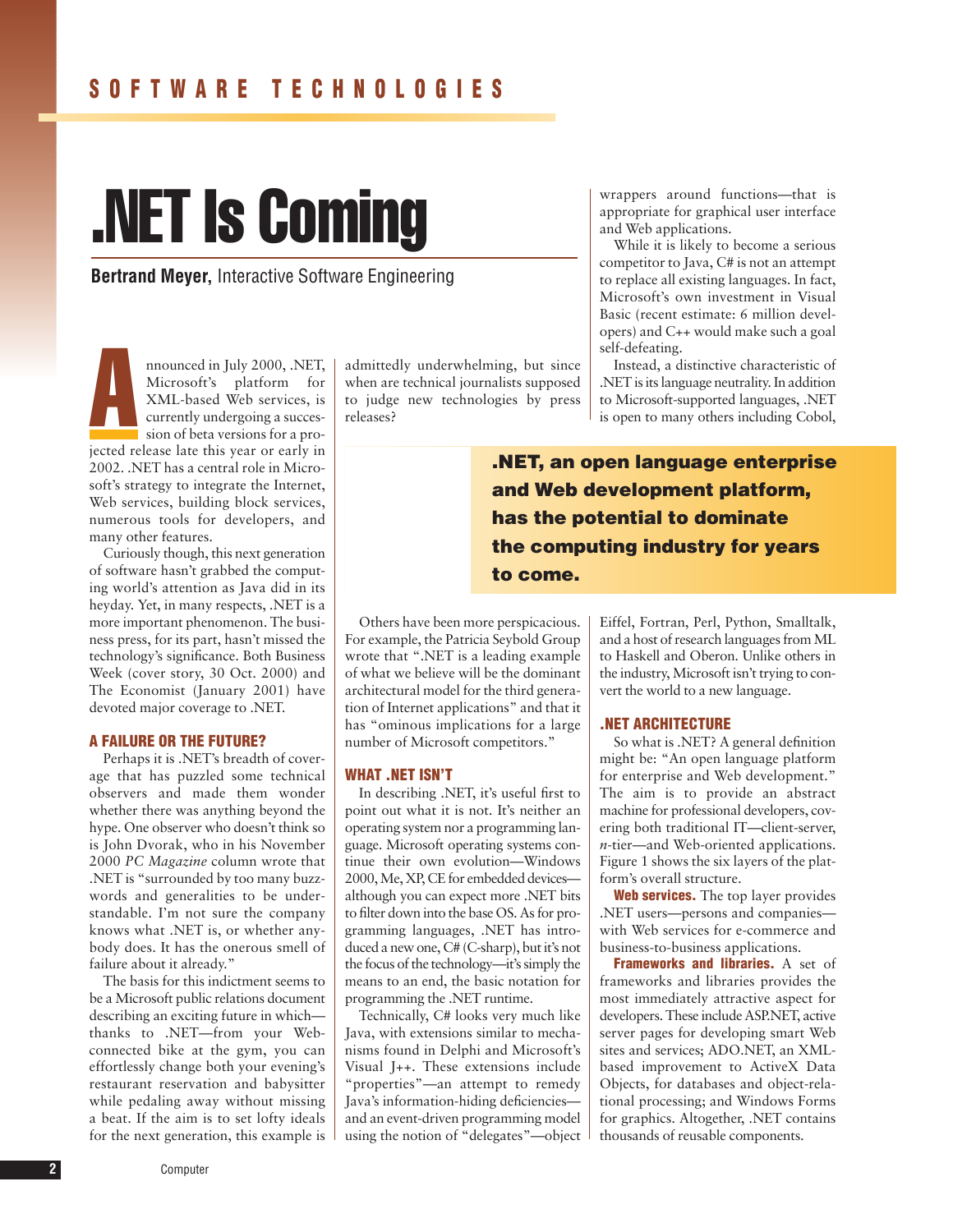Interchange standards. XML-based interchange standards serve as a platform-independent means of exchanging objects. The most important are SOAP (simple object access protocol), an increasingly popular way to encode objects, and WSDL (Web Services Description Language).

Development environment. The new Visual Studio.Net provides the tool of most direct use to developers: A common software development environment offering facilities for development, compilation, browsing, and debugging shared by many languages...This environment, an outgrowth of Visual Studio extended with an application programming interface, not only supports Microsoft-implemented languages such as Visual C++, Visual Basic, and C# but also allows third-party vendors to plug in tools and compilers for other languages.

Component model. Before .NET there were already three major contenders for leadership in the field of models and standards for component-based development: Corba from the Object Management Group, J2EE from Sun, and Microsoft's COM. .NET brings in one more model, based on object-oriented ideas: With .NET you can build "assemblies," each consisting of a number of classes with well-defined interfaces. The model is quite different from COM, although it provides a transition path; its major attractions are its simplicity and the absence of an IDL (Interface Description Language).

**Object model.** The object model provides the conceptual basis on which everything else rests, in particular, .NET's OO type system. The common language specification defines restrictions ensuring language operability.

Common language runtime. The common language runtime provides the basic set of mechanisms for executing .NET programs regardless of their language of origin: translation to machine code (judiciously incremental translation, or "jitting"), loading, security mechanisms, memory management (including garbage collection), version control, and interfacing with non-.NET code.

.NET provides these capabilities over a broad spectrum of hardware and software platforms, ranging from very high-



*Figure 1. Elements of the .NET architecture. Microsoft's Web development platform consists of six layers from the user-visible Web services to the internal object model and common language runtime.*

end servers and Web farms to PCs, phones, PDAs, other wireless devices, and Internet appliances.

#### .NET BENEFITS

Users and developers can expect numerous benefits from the spread of .NET. For many, the most impressive component will be the ASP.NET framework. ASP.NET is not an incremental update of the ASP (active server pages) technology available on Windows. It is a new development that provides tools for building smart Web sites with extensive associated programming facilities. An ASP.NET demo at http://dotnet.eiffel. com, Interactive Software Engineering's Web site devoted to Eiffel under .NET, illustrates some of the framework's most attractive aspects.

- ASP.NET's Web controls provide a user interface similar to what is possible in today's non-Web GUI environments and far beyond what HTML offers as a default. From drag and drop to input validation, Web controls facilitate building Web pages that look like a modern non-Web GUI.
- The Web controls, handled by default on the server side, yield browser- dependent rendering output that is automatically tailored to the browser. Some operations can be processed on the client side—for example, if the Web site visitor is

using a recent version of Internet Explorer or the browser supports dynamic HTML or JavaScript. In the default case, the server handles the interaction and renders everything as plain HTML.

- ASP.NET accomplishes one of the most delicate aspects of Web request processing: maintaining a client's state. HTTP is a stateless protocol, but any realistic Web interface—a shopping basket, for example—must retain client information from one page display to the next. ASP.NET maintains session state without storing client information on the server, thereby freeing developers from using cumbersome manual techniques such as URL encoding, hidden fields, and cookies. It can accomplish this both on a single server and across Web farms.
- Through its connection to ADO. NET, which handles database connections, ASP.NET enables setting up part of a Web page to reflect the contents of a database table directly, without manual intervention. Anyone who has tried to code HTML tables displaying database contents will appreciate this feature.
- Because ASP.NET is directly tied to the .NET object model, compilers, and runtime mechanisms, the code associated with a Web page can be part of an application, however complex, benefiting from mechanisms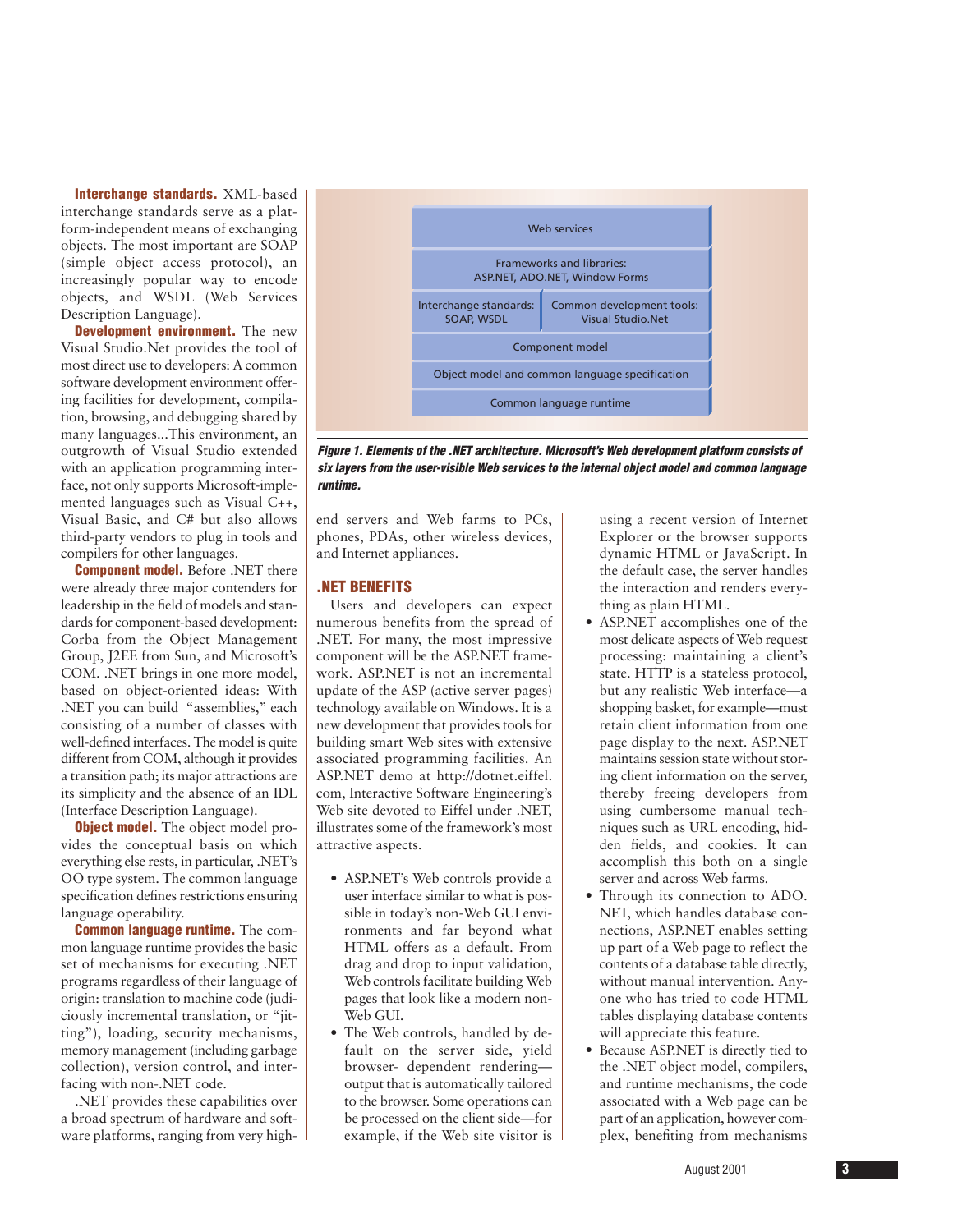such as security, versioning, and jitting, from the efficiency of .NET's compiled approach, and from any .NET-supported languages. .NET's versioning facilities allow on-the-fly updates: Just replace a page with its new version, and it will be automatically compiled the next time around, without the need to stop and restart the server.

#### Closing the gap

Perhaps ASP.NET's greatest contribution is that it removes the distinction between IT—traditional software development—and Web development. Webenabling an existing application can be a major effort, and so can equipping a Web page, beyond pretty pictures, with advanced processing. ASP.NET and .NET in general have the potential for merging these two disciplines.

Traditionally, companies have developed software. In recent years, they have produced Web sites, initially little more than marketing brochures, but gradually acquiring more pro- cessing elements— CGI scripts, ASP, JavaScript, and so on. Often, these sites are developed in an ad hoc fashion that does not benefit from the traditional IT experience on the other side of the house. With .NET, a Web page is a program, and a program can easily become a Web page.

As a bonus, it's easy to turn a Web interface into a traditional non-Web Windows client GUI. Visitors to the ASP. NET demo at http://dotnet.eiffel.com can download the source code to see how to do this.

#### WEB SERVICES

.NET offers mechanisms that make a Web page useful as both a human interface and an application program interface. Because an ASP.NET page is tied to a set of .NET assemblies (program elements), it is already an API. You can use a standard API to receive stock quotes or news updates, schedule a meeting based on your colleagues' Web calendars, or streamline your company's purchasing process.

Through its "Hailstorm" initiative, Microsoft is giving a major push to its "Passport" technology, already built-in in Windows XP, enabling computer users to define a personal profile, make it available as a set of Web services, and specify who can use what parts of it. The aim is to bring major simplifications to the many interactions we pursue with many different companies.

Microsoft, IBM, and other companies developed the SOAP XML-based format, which exports .NET objects to the world at large. Microsoft and IBM are also developing the Web Services Description Language as a new standard for Web services. Sun recently endorsed both SOAP on which the company had previously sent mixed signals—and WSDL. Although many questions remain about this evolving aspect of .NET technology, there is a growing prospect of achieving true standards, which would provide some of the Internet's biggest potential benefits.

# ASP.NET removes the distinction between traditional software development and Web development.

#### **SECURITY**

Microsoft's .NET marketing emphasizes the Web services part of the technology. But there is far more to .NET, in particular a set of mechanisms intended for software developers rather than users.

.NET's security policy—a benefit to both users and developers—is a systematic attempt to shed the image of Windows as having a poor security record. It combines four major techniques:

- *Type verification.* When the site administrator turns verification on, all .NET code is subject to verification that it obeys the object model's type system rules. For example, if you assign an expression to a variable, the types must conform as determined by the inheritance hierarchy. This precludes objects pretending to be something other than what they are and rules out a whole class of security violations.
- *Origin verification.* Any .NET assembly can and usually should be

signed using 128-bit public key cryptography, which prevents impersonating another software source.

- *A fine-grained permission mechanism.* Each assembly can specify the exact permissions that it requires its callers to have: file read, file read and write, DNS access, and others, including new programmer-defined permissions. In addition, the "stack walk" mechanism ensures that if you require a permission, you enforce it not only on direct callers but also on their direct or indirect callers—so that if A doesn't have permission to call C, it can't circumvent this restriction by calling B, who does have the permission.
- *A notion of "principal."* Software elements can assume various roles during their lifetime, with each role giving access to specific security levels. This notion also includes both predefined variants and programmer-definable ones.

#### **VERSIONING**

For developers, rather than end users —although they will indirectly benefit— .NET provides a simple but strong mechanism that lets applications specify precisely what versions they can accept for the modules they use.

Thus far, Windows has offered two extreme, unsatisfactory versioning policies. With dynamic link libraries (DLLs), any version can, in principle, replace any other. This leads to subtle incompatibilities and "DLL hell": An application installs a new DLL version that replaces the previous one, with the sudden and mysterious side effect that some other application doesn't work any more. The other extreme is COM, which avoids this situation, but at the expense of considering any update as a new, incompatible version, which is not flexible enough.

The .NET versioning model defines a standard version numbering policy and lets you specify what is acceptable for the assembly you need: a specific version number ("I want 4.5.2.1 and nothing else will do"), a certain range of versions ("4.5.whatever.whatever"), or the last one that worked. This should satisfy the basic versioning needs of many applications.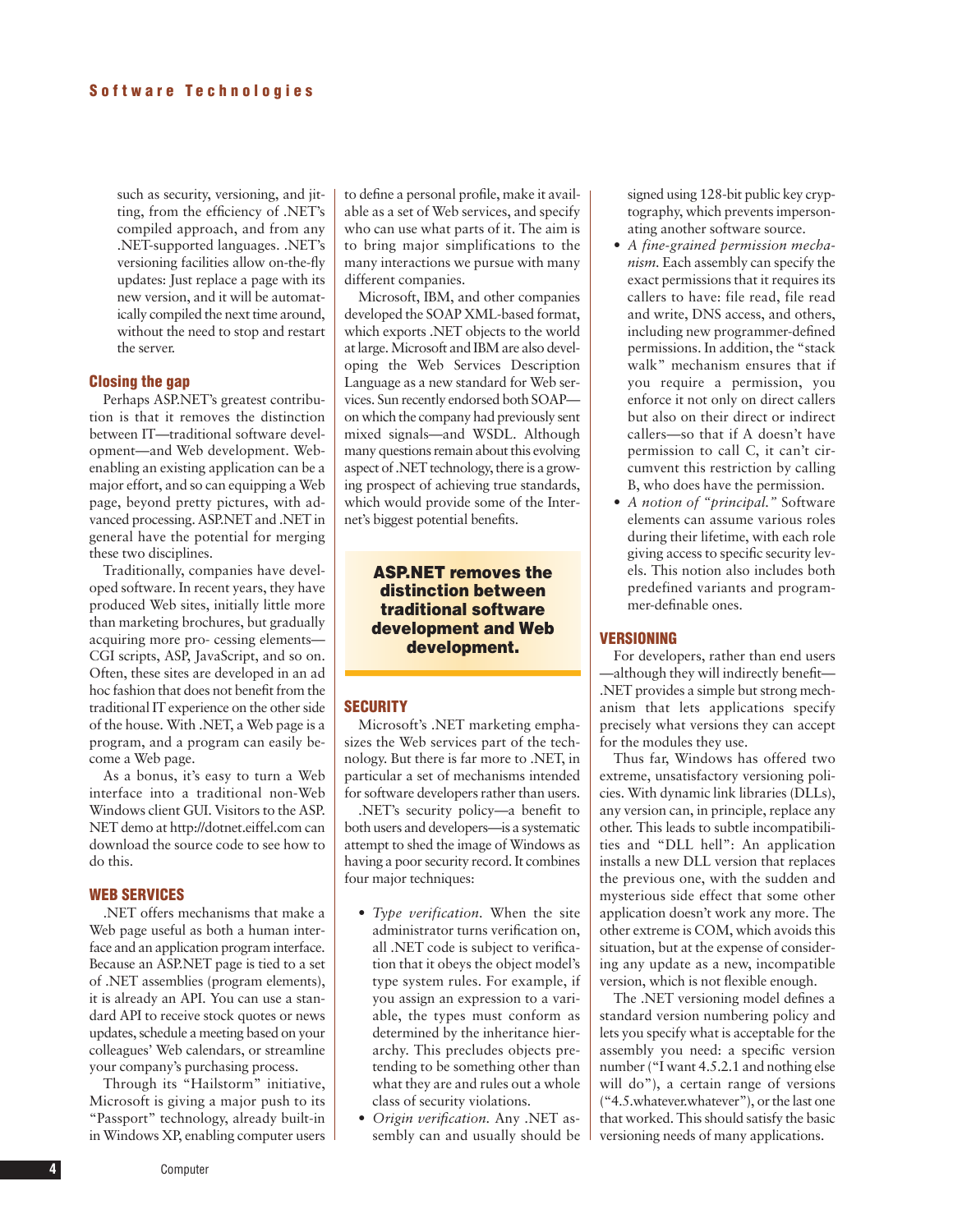# COMPONENT MODEL

.NET also offers developers a new component model directly based on OO concepts. By removing the distinction between a program element and a software component, it provides significant benefits over technologies such as Corba and COM. Because an assembly provides a well-defined set of interfaces, other assemblies can use it directly.

To turn a software element into a reusable component, Corba and COM require writing an interface description in a special Interface Description Language (IDL). .NET gets rid of IDL: You can use a .NET assembly directly as a component without any further wrapping because it is already equipped with the necessary information.

The .NET component model is considerably simpler than COM, the previous standard for component-based development on Microsoft platforms. It does away not only with IDL but much of COM's historical baggage, from the HRESULT special type to low-level operations that keep track of references such as AddRef and Release, replacing it with garbage collection. Developers will appreciate this departure from COM, although in the short term the two models must coexist; COM Interop, an interoperability mechanism, should ease the transition.

#### SELF-DOCUMENTING COMPONENTS

The trick in removing IDL is to use interface information that is already present in the source code, at least in an OO language, where the program text contains the list of classes in an assembly, the list of each class's features (routines/ methods and attributes/ field), and essential information for each feature name, number and types of arguments, whether it's a procedure or a function, and type of result, if any.

Compilers for .NET-supported languages retain this information as metadata—the idea of producing selfdocumenting components—in the generated code. Metadata is not limited to predefined information. You can use custom attributes to specify essentially any information for inclusion in the metadata and keep it with the component after compilation.



*Figure 2. Examining an assembly originating in an Eiffel application with ILDASM, a graphical tool that analyzes metadata.*

Metadata is accessible in many ways. ILDASM (intermediate language disassembler) is a graphical tool that lets you visually examine an assembly's interface to obtain information from the metadata. Figure 2 shows an ILDASM screen for an assembly originating in an Eiffel application. In addition, any program can access the metadata via the Reflection library. Because the metadata is also available in XML format, any application, whether it is part of .NET or not, can obtain information about components

One example of a metadata application is our "contract wizard," which programmers can use to equip assemblies compiled from languages other than Eiffel with Eiffel-like contracts. The programmer uses the wizard to explore the classes and their features, interactively deciding to add contract elements—preconditions, postconditions, class invariants. The wizard uses this input to generate a proxy assembly that implements the contracts and call the noncontracted original component. It is not clear how we could have produced such a tool without metadata.

## LANGUAGE INTEROPERABILITY

Many companies have a significant software investment in different programming languages. .NET's language interoperability is intended to avoid losing that investment. The level of interoperability goes beyond what has been available in previous efforts. For example, modules written in different languages can both call each other and—in the case of classes—inherit from each other, across languages. Debugging ses-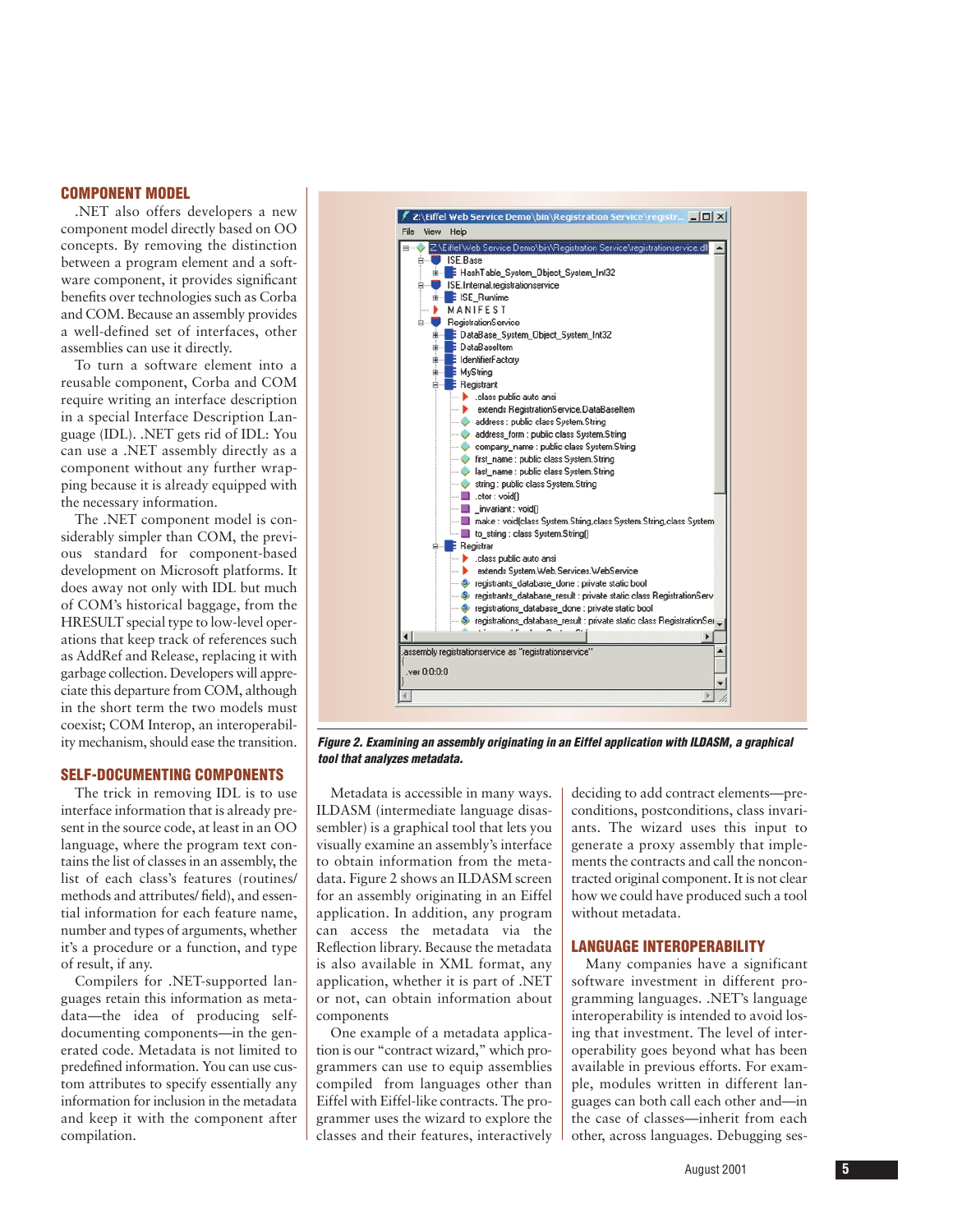

*Figure 3. The .NET program execution model. The language compiler produces MSIIL code that is translated further to native code.*

sions in Visual Studio.Net easily cross language borders. This ability to mix languages without incurring costs for special wrappers or IDL makes it possible for developers to choose the best language for each part of an application, based on the expectation that it will smoothly and automatically interface with the other parts.

#### The object model

The object model and the common language specification (CLS) are the basis of .NET's language interoperability. The object model is a set of concepts—similar to an OO language, but without the syntax or anything governing the programs' external appearance and presentation—that defines the type system: what is a class, what is an object, how classes can inherit from one another, and so on.

Shortcomings. Some of its choices, obviously influenced by Java, are regrettable. In particular, there is a clear-cut distinction between classes—fully implemented abstractions—and interfaces, which are specified only, with no actual routines or attributes. Some of object technology's major benefits come from the ability to cover the full spectrum from abstract specification and design to the most detailed and technical aspects of implementation through a single notion of class, used as abstractly or concretely as needed at any particular stage.

Also Java-like is the restriction of multiple inheritance to interfaces. The model currently does not support *genericity,* or type-parameterized classes, but there are plans to include a generic mechanism in a later release.

The .NET object model provides a coherent set of base concepts, based on a strongly typed OO policy. All language compilers generate an intermediate code, MSIL (Microsoft Intermediate Language), a machine language for an abstract stack-oriented, OO machine that knows about objects, inheritance, methods, dynamic binding, and other OO concepts. When a compiler generates MSIL and associated metadata, it produces a .NET assembly that can potentially interact with any other assembly.

### Interface rules

Language interoperability comes at a price: the CLS compatibility constraints. Fortunately, those constraints only affect the modules that need to interact with other languages, typically a small subset. All other modules, within a particular language, need not concern themselves with the CLS.

- CLS compliance comes at three levels:
- *Supplier* (oddly called "framework"): Others can consume what you produce.
- *Consumer:* Your modules can be clients of others' producer-compliant modules.
- *Extender:* Your classes can inherit from classes in other languages.

Typically, a .NET language compiler provides the option of flagging each module as compliant or noncompliant at the desired level.

#### EXECUTION MODEL

.NET's common language runtime provides a basic execution schema, shown in Figure 3. The language compiler produces MSIL code, which is not interpreted but is translated again, or jitted, to native code. Thus, the target platform will execute only native code.

#### **Jitting**

With the default jitter, individual routines are jitted on demand, as required by the execution, and then kept in their jitted form. With EconoJit, a variant intended for small-memory-footprint devices, you can specify a maximum amount of space and apply a caching policy to remove a jitted routine and make room for a new one. Another option is PreJit, which will perform the translation once for the entire application.

#### Managed code

Code meant for execution by the .NET runtime is known as "managed"—it benefits from all the runtime's facilities such as garbage collection, exception handling, and security. Garbage collection raises issues for C++, one of the languages .NET offers. C++ has a lax type system that allows casts (conversions) between almost arbitrary types, but it contradicts the requirements of safe GC. Indeed, classic C++ cannot generate managed code on .NET. For the corresponding classes, you have to use "Managed C++", a new variant of the language that imposes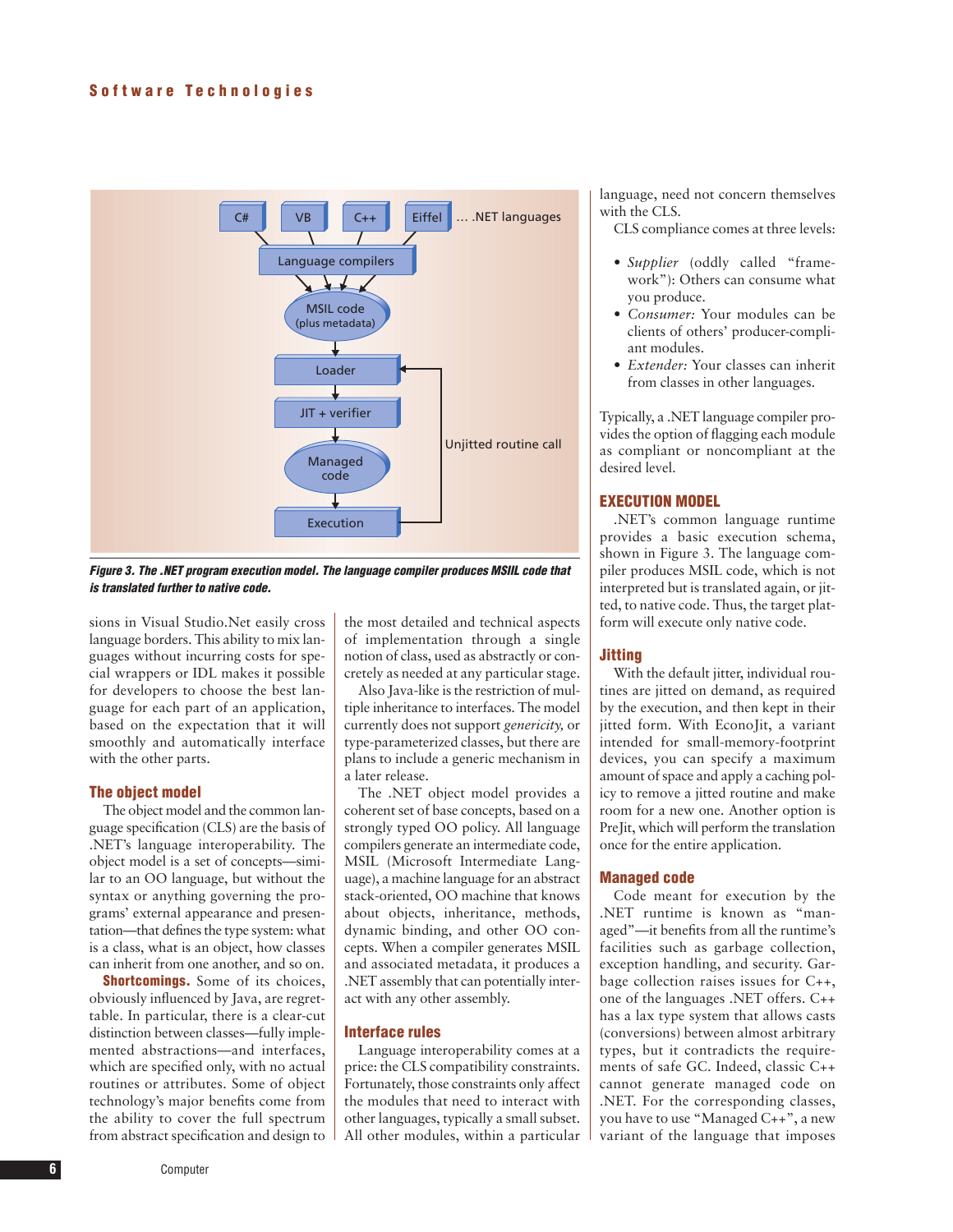# Software Technologies

strong restrictions on type mixes and is in fact very close to C#.

Microsoft is sending a strong signal to C++ developers indicating that full compatibility with C, the defining property of classic C++, no longer meets software development demands in the Internet age. The combination of managed and unmanaged classes offers a transition path.

#### BEYOND WINDOWS

Only some .NET facilities are Windows-specific. The Windows Forms framework is intended to replace the Windows graphical API and the graphical part of Microsoft foundation classes (for C++), and ASP.NET is implemented on top of Microsoft's IIS Web server. Most of the rest of .NET could, in principle, be implemented on top of Linux, Solaris, or other systems.

Will we see .NET on non-Microsoft operating systems? Although you currently need Windows to use .NET, late last year Microsoft submitted key parts of the technology for standardization to ECMA, an international standardization body. The elements still under discussion include the common language runtime, CLS, MSIL, C#, and more than 1,000 components from the basic libraries. Microsoft is actively pushing to complete the work much faster than the usual time it takes for such standards processes.

The recently announced MONO effort (http://www.go-mono.net) is intended to develop an open-source implementation of .NET, based on the ECMA specifications and suitable for running on platforms such as Linux. Such efforts indicate that the transformation of .NET into a multiplatform development environment may happen faster than expected.

n important but underhyped development, .NET has benefited from an investment in several billions of dollars in research. Microsoft's competitors haven't missed the message, as indicated by several recent announcements such as Sun's Open Net Environment. No one in this industry can be guaranteed to hold the lead for long, but Microsoft has the potential to stage a major coup. Whatever happens, .NET will affect nearly everyone involved in any kind of enterprise or Web development.✸

*Bertrand Meyer, CTO of Interactive Software Engineering, Santa Barbara, Calif. (http://www.dotnetexperts.com), and an adjunct professor at Monash University, Melbourne, is the author of*  The .NET Video Course *(Prentice Hall, 2001). Contact him at Bertrand\_Meyer@ eiffel.com.*

*Meyer gratefully acknowledges the assistance of Raphaël Simon of ISE in preparing this article.*

**Editor Info: Michael J. Lutz, Rochester Institute of Technology, Department of Computer Science, 102 Lomb Memorial Drive, Rochester NY 14623; (phone) +1 716 465- 2909; (fax) +1 716 475 7100; mjl@cs.rit.edu**